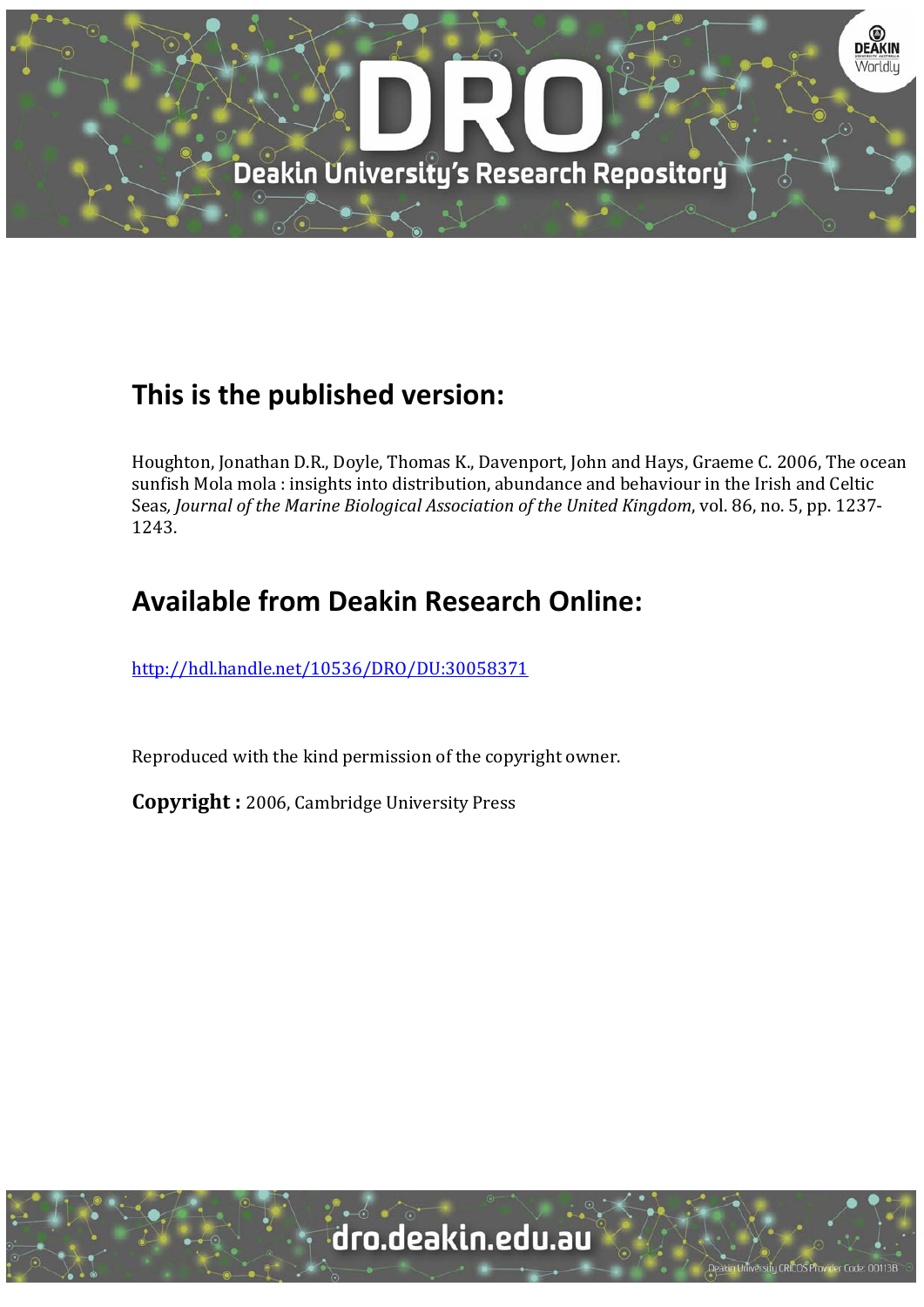### The ocean sunfish *Mola mola*: insights into distribution, abundance and behaviour in the Irish and Celtic Seas

Jonathan D.R. Houghton<sup>\*†</sup>, Thomas K. Doyle<sup>†</sup>, John Davenport<sup>†</sup> and Graeme C. Hays\*

\*Department of Biological Sciences, Institute of Environmental Sustainability, University of Wales Swansea, Singleton Park, Swansea, UK, SA2 8PP. Department of Zoology, Ecology and Plant Sciences, Lee Maltings, Prospect Row, Cork, Ireland. Corresponding author, e-mail: j.d.r.houghton@swansea.ac.uk

Here we provide baseline data on the distribution and abundance of *Mola mola* within the Irish and Celtic Seas, made during aerial surveys from June to October during 2003–2005. These data were considered in conjunction with concurrent observations of three potential jellyfish prey species found throughout the region: Rhizostoma octopus, Chrysaora hysoscella and Cyanea capillata. A total area of 7850 km<sup>2</sup> was surveyed over the three years with an observed abundance of 68 sunfish giving a density of 0.98 ind/100 km<sup>2</sup>. Although modest, these findings highlight that the species is more common than once thought around Britain and Ireland and an order of magnitude greater than the other apex jelly¢sh predator found in the region, the leatherback turtle (Dermochelys coriacea). Furthermore, the distribution of sunfish sightings was inconsistent with the extensive aggregations of Rhizostoma octopus found throughout the study area. The modelled distributions of predator-prey co-occurrence (using data for all three jellyfish species) was less than the observed co-occurrence with the implication that neither jellyfish nor sunfish were randomly distributed but co-occurred more in the same areas than expected by chance. Finally, observed sunfish were typically small ( $\sim$ l m or less) and seen to either bask or actively swim at the surface.

#### INTRODUCTION

For many pelagic marine predators, our understanding of range, distribution and seasonal movements is often limited. Paradoxically, it is often some of the most immediately recognizable and familiar species that pose the greatest questions to researchers trying to gather even the most basic of life history data. Such problems stem from a historical limitation in observing pelagic species away from the relative convenience of coastal waters. Even within these confines the issue of detectability comes to light with many species obscured from view by the ocean's surface for protracted periods of time. In recent years, however, major advances have been made in our understanding of pan-oceanic movements of marine megafauna through satellite telemetry and data logging such as the extraordinary oceanic movements of the white shark, Carcharodon carcharius (Boustany et al., 2002; Bonfil et al., 2005), bluefin tuna, Thunnus thynnus (Block et al., 2005) and the deep-water foraging of planktivorous whale sharks, Rhincondon typus (Eckert & Stewart, 2001). However, despite such advances we are sometimes left with behavioural questions that are unanswerable without direct observation. This issue was brought to light by Sims & Quayle (1998) during their study of the basking shark, Cetorhinus maximus, who argued that the natural foraging behaviour of these well documented animals remained poorly understood owing to the problem of tracking individuals and quantifying food abundance simultaneously.

Another immediately recognizable yet poorly understood group of fish are the Molidae; or ocean sunfishes (Class Osteichthyses: Order Tetraodontiformes: Family Molidae). These epipelagic migrants have been

Journal of the Marine Biological Association of the United Kingdom (2006)

recorded in the temperate and tropical regions of the Mediterranean, Atlantic, Indian and Pacific Oceans (Wheeler, 1969; Sims & Southall, 2002) and contain the largest of all teleost fish, Mola mola that can reach 3.1m (10 ft) from tip to 'tail' fin,  $4.26$  m (14 ft) from dorsal fin to anal ¢n tip and weigh up to 2235 kg (4927 lbs) (Carwardine, 1995). Yet despite their size and apparent ubiquity, little is known about the basic biology of the species owing to a scarcity of records and an invariably low encounter rate that has prevented the establishment of any sustained investigation (Sims & Southall, 2002; Streelman et al., 2003).

The resulting notion of sunfish as solitary, elusive ocean wanderers was radically challenged, however, with reports of extensive by-catch ¢gures from Spanish drift gill-net fisheries within the Mediterranean revealing that ocean sunfish comprised between  $70\%$  and  $93\%$  of the total catch between 1992 and 1994 (Silvani et al., 1999). More recent reports from the Californian swordfish fisheries also suggested high numbers with sunfish representing 29% of the total catch, far outnumbering the target species  $(Cartamil \& Lowe, 2004)$ . Despite efforts to minimize the impact of such activity (i.e. sunfish are often brought on board and returned to the sea alive as their meat is not edible; Silvani et al., 1999), such high levels of bycatch must have undoubted ecological consequences. Indeed, as many researchers currently strive to reduce pelagic by-catch of such non-target species, a more detailed understanding of the behaviours and life history traits of sunfish is urgently required before we can assess the ecological impact of their removal from the marine ecosystem (Myers & Worm 2003; Cartamil & Lowe, 2004).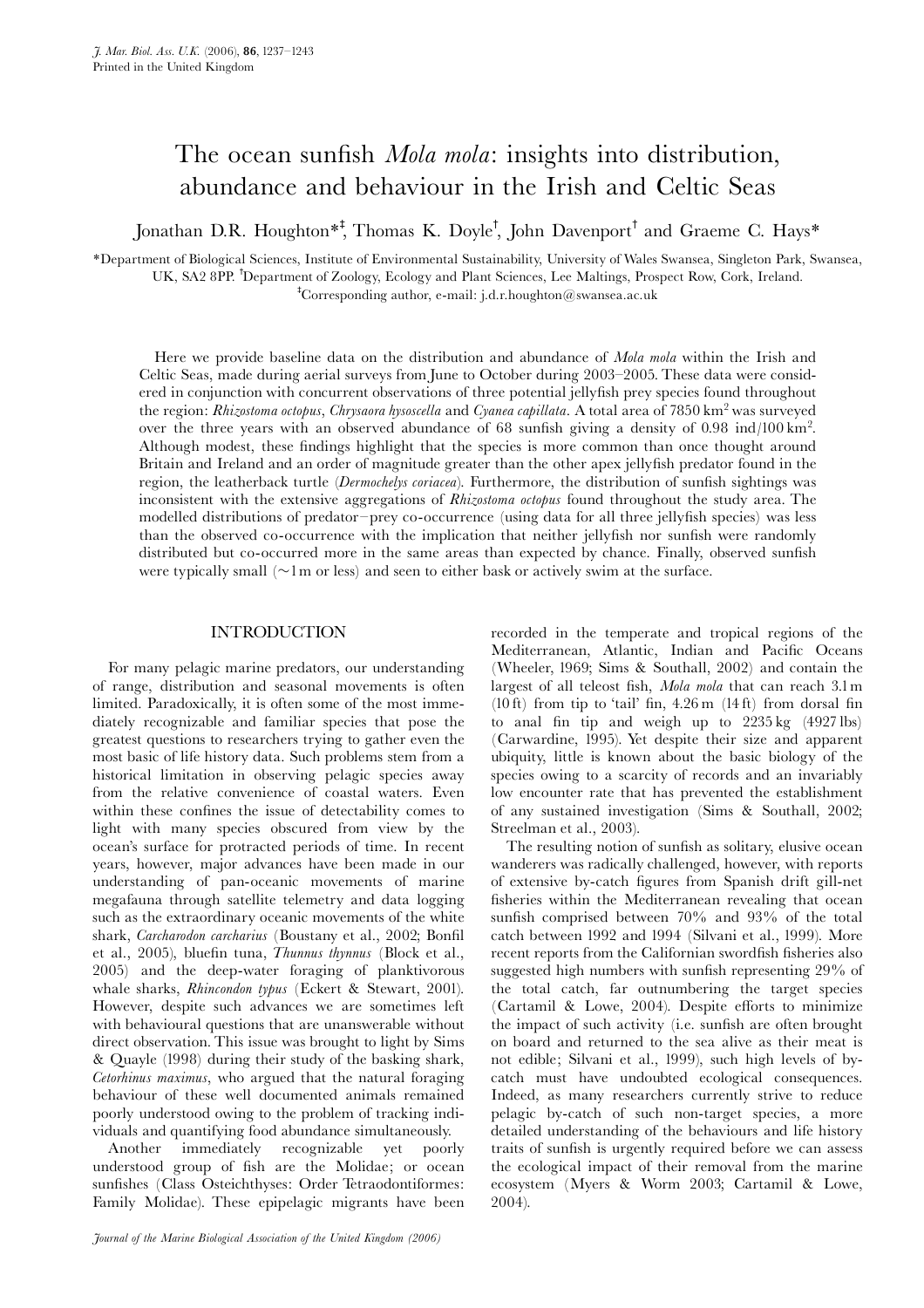

Figure 1. Aerial survey data 2003–2005. (A), (C) and (E) show survey effort data (i.e. area surveyed (km<sup>2</sup>) within each grid square in each year) for 2003, 2004 and 2005 respectively. (G) Combined plot for all years  $(2003–2005)$ . Plots are on a comparative scale with the greatest survey effort (i.e. the largest bubble) in each year as follows:  $2003=740 \text{ km}^2$ ;  $2004=463 \text{ km}^2$ ;  $2003=123 \text{ km}^2$ ;  $2003-2005$  (combined)=1280 km<sup>2</sup>. Sunfish sighting data for each year respectively are shown as density (ind/ km<sup>2</sup>) in (B), (D) and  $(F)$  with combined data (2003–2005) given in  $(H)$ . The dimensions of plots are again comparable with the greatest density in each survey year as follows:  $2003=0.026$  ind/ km<sup>2</sup>;  $2004=0.056$  ind/ km<sup>2</sup>;  $2005=0.130$  ind/ km<sup>2</sup>.

Journal of the Marine Biological Association of the United Kingdom (2006)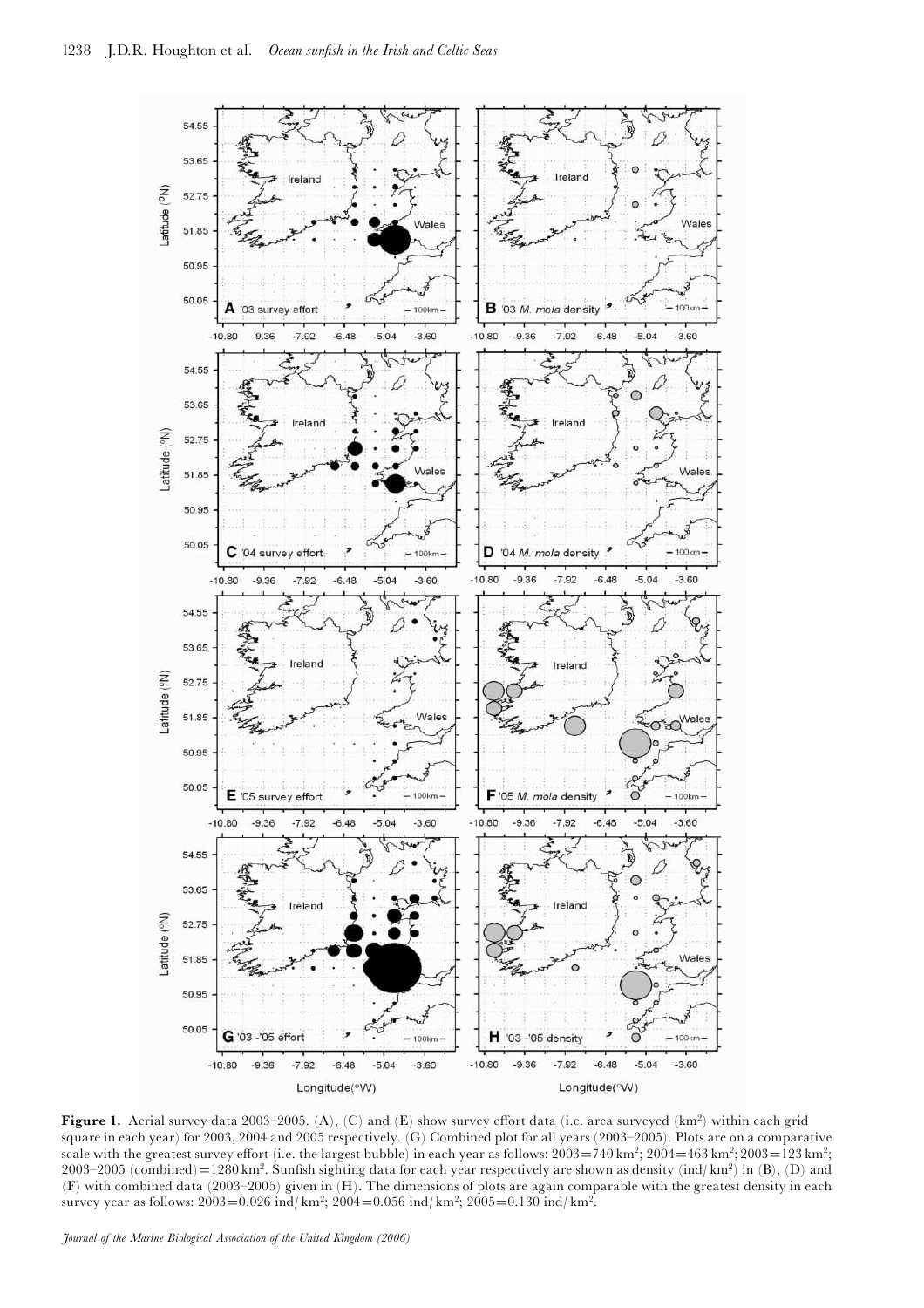

Figure 2. Frequency histogram showing the distance of observed sun¢sh from the survey aircraft. Data have been grouped into 50 m bins.  $g(0)$  (i.e. the point where all animals would be observed) is taken as 50 m to account for 'blind spot' directly beneath the aircraft (see Houghton et al., in press). The perpendicular truncation distance beyond which animals are not detected (' $w$ ' in density equation) was taken as 300 m from the aircraft beyond which observations were not made.

Around the coasts of Britain and Ireland Mola mola is the most frequently reported member of the Molidae with Ranzania laevis sighted only very rarely, and Mastrurus lanceolatus apparently absent from the region (Wheeler, 1969). The assumption, relatively speaking, is that Mola mola may be more thermally tolerant of such temperate waters, although individuals sighted at the surface are most commonly reported to be 'basking' or swimming on their sides, with the inference that they are weak or dying, again possibly chilled to insensibility by the cold water (Fraser-Bruner, 1951; McCann, 1961; Schwartz & Lindquist, 1987). Consequently, the perception of the species remains of an elusive and infrequent visitor to our shores, which finds itself in an environment not entirely

Table 1. The encounter rate of sunfish in each survey year, under varying sea states. Data are rounded up to the nearest km<sup>2</sup>.

| Survey<br>year | Sea state<br>(Beaufort scale) |          | Encounter rate<br>Area surveyed ( <i>i.e.</i> area surveyed to<br>$(km2)$ observe $1 ind/km2$ ) |
|----------------|-------------------------------|----------|-------------------------------------------------------------------------------------------------|
| 2003           | 0                             | $\Omega$ | 0                                                                                               |
| 2003           |                               | 1488     | 1488                                                                                            |
| 2003           | $\overline{2}$                | 1665     | 104                                                                                             |
| 2003           | 3                             | 0        | 0                                                                                               |
| 2003           | 4                             | 0        | 0                                                                                               |
| 2004           | 0                             | 8        | 0                                                                                               |
| 2004           | 1                             | 1627     | 68                                                                                              |
| 2004           | $\overline{2}$                | 786      | 786                                                                                             |
| 2004           | 3                             | 447      | 447                                                                                             |
| 2004           | 4                             | 85       | 85                                                                                              |
| 2005           | $\theta$                      | 254      | 51                                                                                              |
| 2005           | 1                             | 524      | 31                                                                                              |
| 2005           | $\overline{2}$                | 455      | 51                                                                                              |
| 2005           | 3                             | 347      | 0                                                                                               |
| 2005           | 4                             | 54       | 0                                                                                               |

Journal of the Marine Biological Association of the United Kingdom (2006)

conducive to its survival. In an attempt to shed further light on this issue and provide more contemporary baseline data for *Mola mola*, we report findings on its distribution and abundance throughout the Irish and Celtic Seas during 2003-2005. Direct observations were made as part of a broader aerial survey programme focusing on seasonally occurring leatherback turtles, Dermochelys coriacea and surface aggregations of their jelly fish prey (Houghton et al., in press) and, as such, our data are broadly considered within this context.

#### MATERIALS AND METHODS

Direct counts of *Mola mola* were made from June to September during 2003, 2004 and 2005 throughout the Irish and Celtic Seas (50.0-55.0°N  $-3.0$ -11.0°W). Data were gathered from an altitude of  $\sim 150$  m (500 ft) at a constant speed of 100 knots  $(185 \text{ km h}^{-1})$  using standard distance sampling techniques (Buckland et al., 2001). The observational ¢eld was arbitrarily determined with an inclinometer to a 250 m wide swathe either side of the transect line (i.e. from 50 m perpendicular to the side of the aircraft to 300 m). Data were not collected directly beneath the aircraft to a distance of 50 m as the view from the observer's window did not permit it; nor beyond 300 m as the detectability of target species decreased dramatically after this point (see Houghton et al., 2006).

Concurrently, aerial surveys were used to map the aggregations of three large schyphozoan species known to occur in British and Irish waters throughout the summer months (Hays et al., 2003): the barrel jellyfish Rhizostoma octopus, the lion's mane jellyfish Cyanea capillata, and the compass jellyfish, Chrysaora hysoscella. All three species were readily identifiable from the aircraft (i.e. species could be accurately and consistently determined), although quantitative estimates of abundance were only made for Rhizostoma octopus which aggregate near the surface when the sea is calm. Data for *Chrysaora* and Cyanea were recorded as presence or absence as these species are more prone to dispersal throughout the water column, rendering quantitative estimates of abundance unrealistic (Sparks et al., 2001; Brodeur et al., 2002). Detailed methods and validation exercises are discussed in Houghton et al. (2006).

### RESULTS

A total of 11,951km of aerial surveying was conducted in 2003 and 2004 (2003: 33 h, 6068 km; 2004: 32 h, 5883 km), encompassing the length and breadth of the southern Irish Sea and constituted a total area of  $5976 \text{ km}^2$  (10% of the total possible survey area in the southern Irish Sea: 2003=3030 km<sup>2</sup>; 2004=2946 km<sup>2</sup>). In 2005, survey locations were changed to investigate the north-western Irish Sea, the Celtic Sea and south-western Ireland. This represented a further 19 h survey time (3777 km) with a total survey area of 1874 km<sup>2</sup> (Figure 1).

In total, 68 sunfish were spotted for all three years combined (2003 N=16; 2004 N=23; 2005 N=31) (Figure 1C,D). This corresponded to an overall encounter rate of one sun¢sh every 178.24 km<sup>2</sup> in 2003, 105.18 km<sup>2</sup> during 2004 and  $51.08 \text{ km}^2$  in 2005. Anderson-Darling normality tests revealed that the distance at which sunfish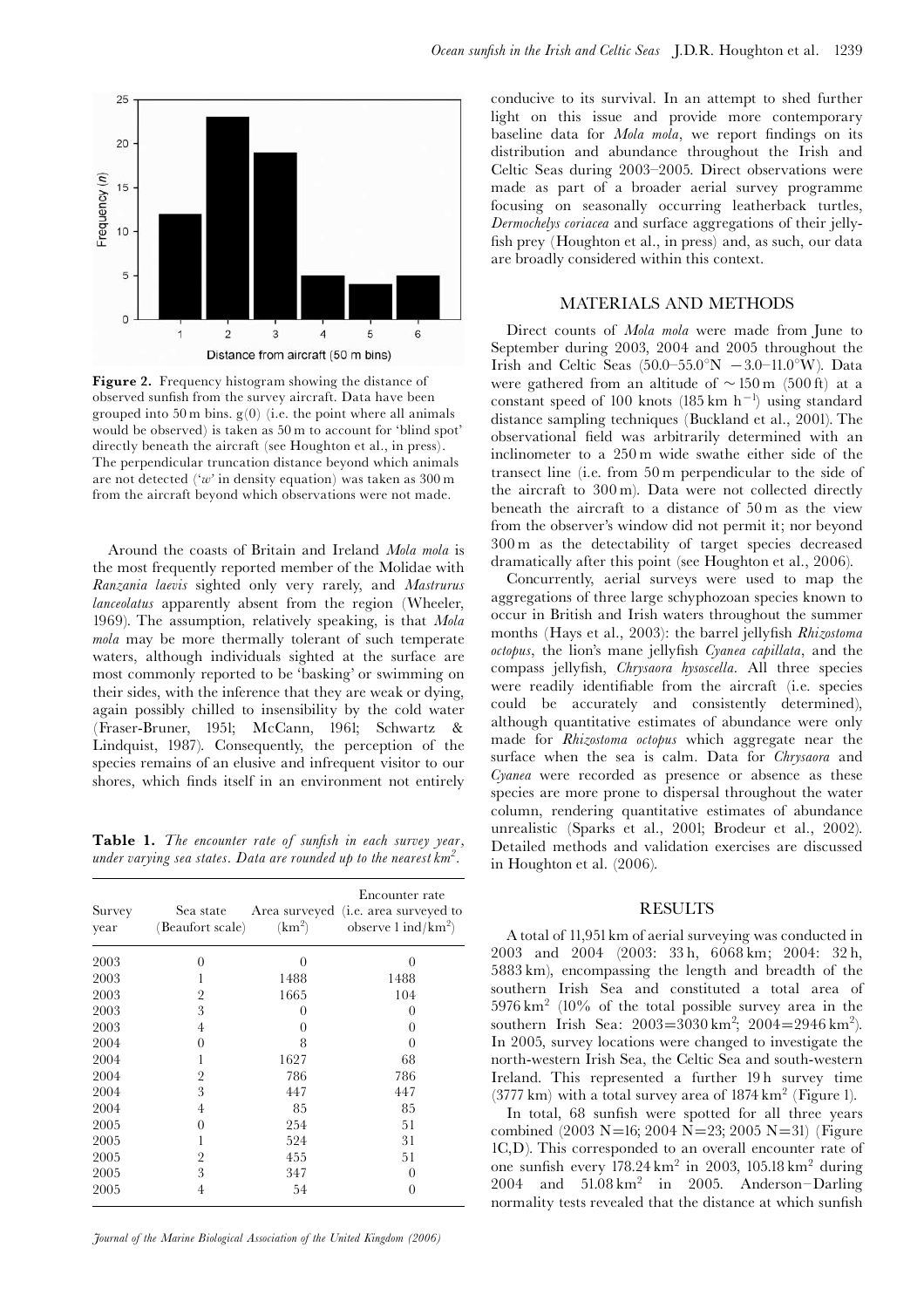

Figure 3. Schematic of the Irish and Celtic Seas showing the location of Rhizostoma octopus 'hotspots' previously reported in Houghton et al. (in press & 2006). The four locations are as follows: (1) Carmarthen Bay; (2) Rosslare harbour; (3) Tremadoc Bay (from Houghton et al., in press); and (4) Solway Firth (from Houghton et al., 2006). Generalized presence and absence data for Chryosaora hysoscella and Cyanea capillata are shown in schematic form based on data for 2004 published in Houghton et al. (in press).

were sighted from the aircraft were not normally distributed  $(P<0.05)$  (Figure 2). The median distance was 152 m (minimum 55 m; maximum 395 m). The interquartile range of sightings ranged from 106 to 181m.

Count data were converted into densities using the following equation (Buckland et al., 2001):

$$
D = \frac{N}{2wLP_a} \tag{1}
$$

where:  $D =$ density; N=number of animals detected; w=perpendicular truncation distance beyond which animals are not detected (km);  $L =$ length of survey track (km); P<sub>a</sub>=probability that an object at distance x is detected (see Buckland et al., 2001). This revealed an overall density of sunfish for the three years combined as 0.98 sunfish per  $100 \text{ km}^2$  (2003: 0.60 ind  $100 \text{ km}^{-2}$ ; 2004:  $0.89$  ind  $100 \text{ km}^{-2}$ ;  $2005$ : 1.87 ind  $100 \text{ km}^{-2}$ ).

Returning to the raw count data, Table 1 shows how encounter rate (i.e. area surveyed to encounter 1 sunfish) varied between years and under varying sea states. Given the low number of observations and reduced survey effort during rougher sea states (force 3-4 on the Beaufort scale) it was not possible to assess how this factor may have influenced our ability to detect sunfish from the air. Consequently, it was not possible to correct our estimates of abundance for this variable; although the reduced detectability of megafauna with increasing sea states is well documented (see Buckland et al., 2001).

Regarding the size of sighted animals, although it was not possible to directly measure this variable from the air, estimates were made by comparison with proximate



Figure 4. The modelled co-occurrence of sunfish with three species of jellyfish. Solid arrows show observed co-occurrence.

seabirds that individuals were typically in the size-range of 1m or under, with no extraordinarily large specimens sighted. In terms of behaviour, sunfish were typically seen actively swimming both in coastal and open sea areas, although individuals were intermittently seen to characteristically 'bask' on their side at the surface.

Lastly, to test for the co-occurrence of predator with potential prey, we simulated the likely association between sunfish and jellyfish assuming that the distribution of both groups was random across the study area. A generalized schematic showing the broad distribution of the three target species (based on data presented in Houghton et al., 2006) is shown in Figure 3. The study area from  $\sim 51^{\circ}N - 55^{\circ}N$  to  $\sim -3^{\circ}W - 11^{\circ}W$  was divided into grid squares of 50 km-50 km. This gave a total of 143 grid squares of which 53 were actually sampled during serial surveys (Figure 1). We then ran a simulation in which species occurrence in these grid squares was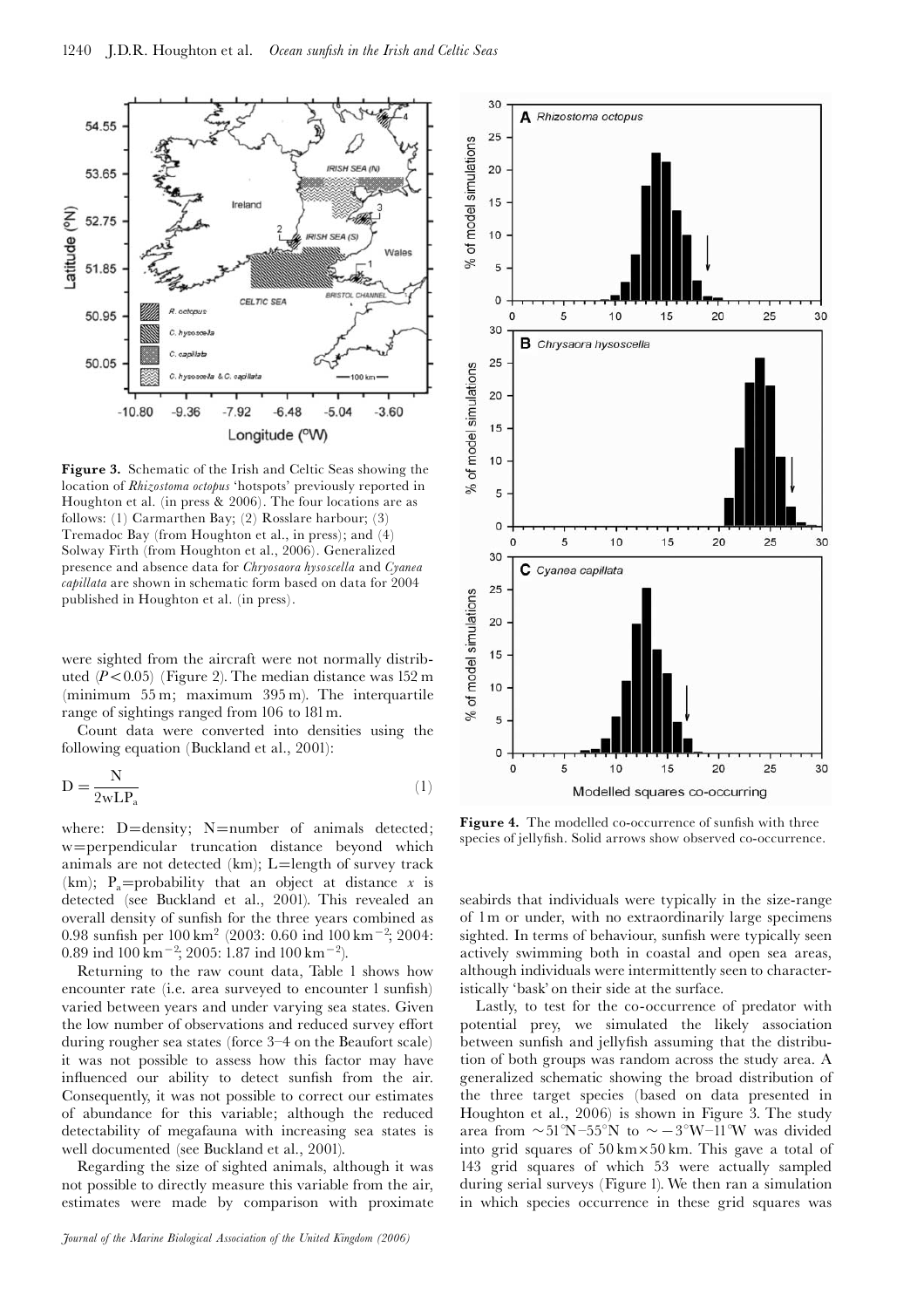random. For example, sunfish were seen in 31 squares, so in each model run we randomly selected 31 grid squares for simulated sunfish occurrence. Similarly Rhizostoma were seen in 25 squares and so again in each model run we randomly selected 25 grid squares for simulated Rhizostoma occurrence. For each model run the number of grid squares within which sunfish and Rhizostoma co-occurred was determined. This procedure was repeated for simulated co-occurrence of sunfish with both compass jellyfish and lion's mane jelly¢sh. For each species pair, we ran 500 model simulations.

The frequency distributions of modelled co-occurrence therefore represent the probability density function for likely rates of co-occurrence assuming that both species were randomly distributed. These modelled frequency histograms were then compared to the observed results from the aerial surveys.

In all three cases, the observed co-occurrence of sunfish and jelly¢sh was much greater than the centre point of modelled simulations (Figure 4). The probabilities of these high levels of co-occurrence happening by chance assuming all species were randomly distributed were 1.0% for Rhizostoma-sunfish, 3.8% for Chrysaora-sunfish and  $2.4\%$  for *Cyanea*-sunfish. Therefore, none of the species associations were consistent with the random distribution model.

#### **DISCUSSION**

The ability of some large pelagic predators to survive, migrate and reproduce on a diet that consists primarily of gelatinous zooplankton raises a number of interesting ecological questions. A classic example is provided by leatherback turtles in the northern Atlantic that migrate thousands of kilometres after a protracted reproductive period in the tropics, to forage upon seasonally abundant aggregations of jellyfish at high latitudes (Hays et al., 2004a,b; James et al., 2005). How individuals replenish post-reproductive and migratory energy deficits on a diet composed almost entirely of water remains unclear, nonetheless it must hold true that the increased gelatinous productivity of the temperate oceans renders the journey worthwhile (Hays et al., 2004a). For pelagic fish, there are so far only a few species for which gelatinous zooplankton are the only known prey, and there has been a recent call for studies to look at this very issue (Arai, 2005). However, even those with specialist diets may also indirectly consume commensal or parasitic organisms such as hyperiid arthropods present on the prey (Arai, 2005). As such, there remains no sharp division between specialists and generalists (e.g. spiny dogfish Squalus acanthias, Linnaeus 1756) that periodically prey upon gelatinous organisms (Ates, 1988; Harbison, 1993; Arai, 2005). Most commonly, Mola mola are taken as jellyfish specialists which poses a particular energetic challenge given that they are not only the largest extant teleost, but carry more eggs per individual than any other vertebrate (Nelson, 1994; Carwardine, 1995). In itself, this provides compelling evidence that the assumption of gelatinous organisms (with their high water and salt content relative to organic content) as 'poor food' may be short-sighted (Arai, 2005). Indeed, it has been argued that given the high rates of digestion (and presumably of assimilation)

such organisms may provide sources of energy comparable to better recognized prey such as arthropods (Arai, 2005). Nonetheless, there may be a requirement for Mola mola to periodically supplement their gelatinous diet with prey such as squid, sponges, crinoids, eel grass, crustaceans, small fish and deep water eel larvae, all of which have been removed from the gut of individuals, indicative of foraging at the sea-floor and into deep water (Norman  $\&$ Fraser, 1949; Clemens & Wilby, 1961; Hart, 1973).

When we compare the numbers reported here with the previous data presented by Silvani et al. (1999) and Cartamil & Lowe  $(2004)$ , the density of sunfish reported here appears modest. Nonetheless, our findings do suggest that they may not be as uncommon as previously thought (Wheeler, 1969) and provide empirical data on a species that is poorly understood in British and Irish waters. Interestingly, the observed abundance of sunfish  $(N=68)$ was also an order of magnitude greater than the other large jellyfish specialist, the leatherback turtle  $(N=4;$ Houghton et al., in press). As efforts increase to understand the importance of jellyfish as prey items (Arai, 2005), such simple data, in time, may prove useful. Nevertheless, without a thorough insight into the vertical distribution and surface behaviour of sunfish within the region we are unable to account for any individuals that may have evaded observation, and as such the numbers reported here cannot be taken as absolute abundance. Indeed, recent studies have shown Mola mola to be a more accomplished diver than once thought, venturing to depths of  $\sim 600 \,\mathrm{m}$  up to 20 times a day (Thys, 2002). Although the shallow bathymetry of the Irish and Celtic Seas (typically  $< 100 \text{ m}$ ) prevents such elaborate behaviour, this previous study does highlight that sunfish are not always lethargic at the surface where they can be identified by aerial survey. However, for the purpose of discussion, there exists compelling evidence of a distinct diel diving pattern for *Mola mola* off southern California; reported daytime periods were characterized by brief, repeated dives below the thermocline (Cartamil & Lowe, 2004). In this study, sunfish spent only between 20 and 30% of their time in the top 5 m of the water column, which if taken as broadly consistent with the present study (an assumption we have no empirical data to support), this would translate to an approximate 1 in 4 chance of observing any particular animal from the air, with the implication that any numerical data presented here are indeed an underestimation of absolute abundance.

In relating the pattern of sunfish to their gelatinous prey, at least three scenarios are possible in the comparison of modelled and observed co-occurrence of sunfish with the various jelly¢sh species. First, the centre of the distribution for the modelled co-occurrence could be very similar to the observed co-occurrence. This outcome could be interpreted as sunfish and jellyfish species both being randomly distributed. Second, the observed co-occurrence could be much higher than the centre of the modelled distribution. This outcome could be interpreted as sunfish and jellyfish species both being clumped in the same areas and so cooccurring more often than expected by chance. Third, the observed co-occurrence could be much less than the centre of the modelled distribution. This third outcome would suggest that species were not both randomly distributed and also that their clumping occurred in different areas.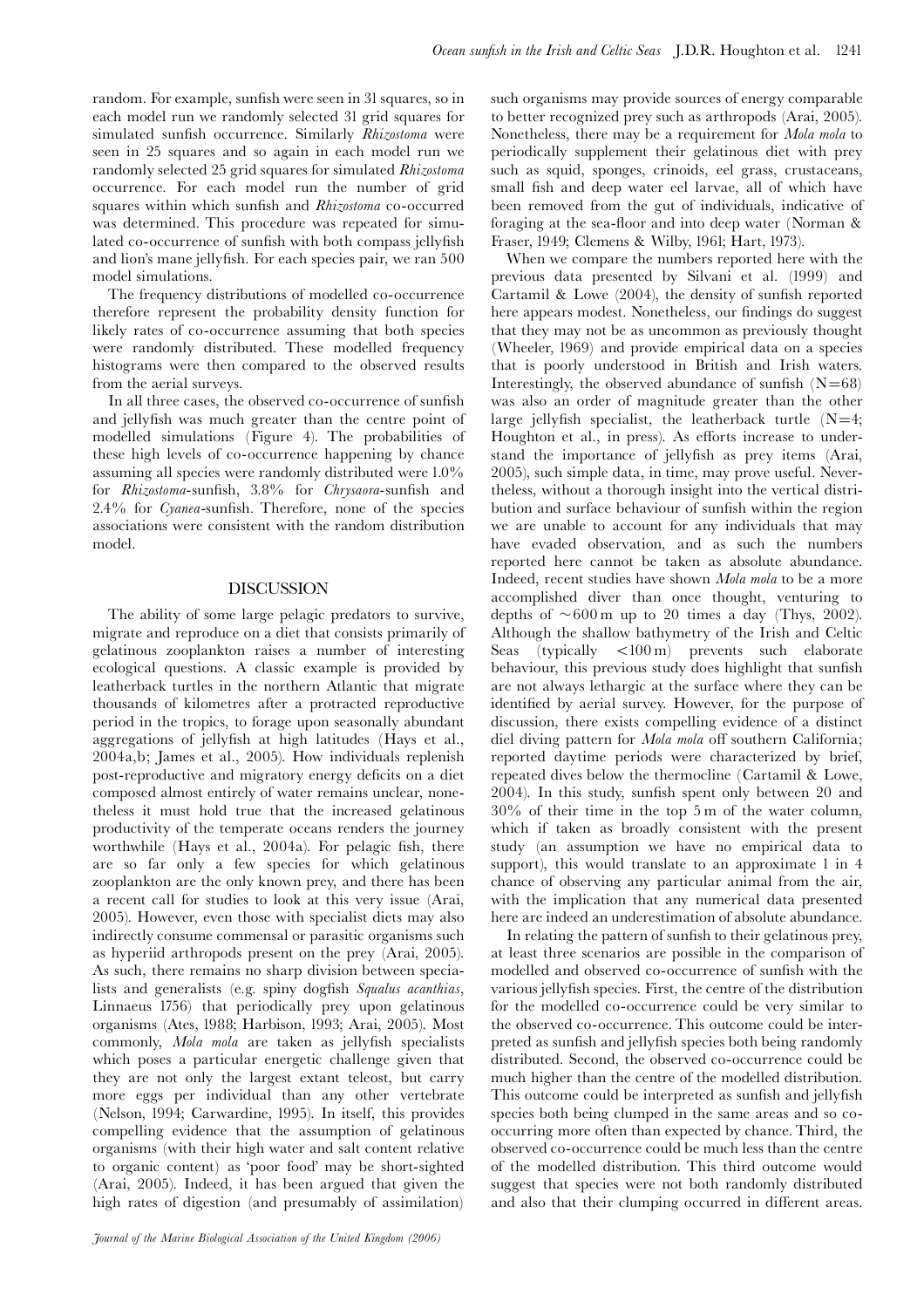Of these three potential outcomes, we found that for all three species associations, the modelled co-occurrence was less than the observed co-occurrence. The implication is that neither jellyfish nor sunfish are randomly distributed but co-occur more in the same areas than expected by chance. This conclusion fits with the intuitive interpretation of our results with Rhizostoma octopus being found in certain coastal hotspots, Chrysaora hysoscella more frequently sighted in the southern sections of the study area, Cyanea capillata having a more northerly distribution and sunfish being found in all the areas where jellyfish were most abundant (Figures 3&4). Potentially there might be some trophic interaction with sunfish feeding more in the jellyfish hotspots. Further examination of these species associations may be able to test this hypothesis.

Relating this broad distribution to our previous knowledge of Mola mola, what is reasonably established is a preference for schyphozoan jelly¢sh and in particular the moon jellyfish Aurelia aurita (Thys, 1994). It has been argued that this association reflects physical constraints on prey ingestion imposed by the small rigid mouths of sunfish whereby jellyfish are sucked in through the beak, shredded and then spat out; the process being repeated until the item is small enough to be swallowed (Thys, 1994). This may explain why sunfish do not appear to aggregate in the extensive aggregations of Rhizostoma octopus (unlike leatherback turtles in the Irish Sea; Houghton et al. (in press)), as the manipulation of such large and robust prey (up to 80 cm across; Russell, 1970) may be highly demanding. Therefore, if we consider that Aurelia aurita might provide a suitable prey species for sunfish within the Irish and Celtic Seas (albeit tentatively), then the typically cosmopolitan distribution of this jelly fish species with temperate coastal marine systems (Russell, 1970) may possibly reflect the broad and apparently random distribution of their potential predators. However, as Aurelia aurita were not recorded from the air (as a result of its small size, and an inability to observe the species at all in anything other than perfectly calm sea states), any such suggestion remains purely speculative.

Regarding more direct insights, observations of sunfish actively swimming throughout the study area support the suggestion that sunfish are active in coastal, temperate seas during the summer months (Sims & Southall, 2002). Moreover, in this previous study, all Mola mola observed were in the size-range of  $0.5-0.7$  m total length, which were broadly consistent with our estimations of sunfish size made from the air. We do not imply, however, that larger sunfish are entirely absent from British and Irish waters with numerous anecdotal records such as the individual weighing 363 kg washed ashore on Tayside, Scotland, in 1960 (source: British Marine Life Study Society). Nevertheless, given the consistent observation of smaller sunfish in the present study and the extensive area covered, it seems most probable that such specimens are far less common. It has been suggested that the increased presence of smaller, young sunfish in coastal waters may be owing to local current regimes carrying them further inshore than adults (Sims & Southall, 2002) or alternatively, represent an ontogenetic or seasonal migration with individuals moving inshore from deep water overwintering sites to capitalize upon the seasonal abundance

of gelatinous prey (Norman & Fraser, 1949; Fraser-Brunner, 1951; Hart, 1973; Lee, 1986). Such questions cannot be answered in the context of our study, and require further more bespoke investigation. Nevertheless, the notion of sunfish migration is not completely unfounded with Myers & Wales (1930) and Reiger (1983) suggesting broad scale movements to remain within a preferred temperature range. In light of such recent evidence, the notion of sunfish as merely passive opportunists (McCann, 1961; Holt, 1965; Lee, 1986) is becoming less likely with time. Undeniably, there is a largely inactive component to their behaviour but recent tracking studies off southern California suggest sunfish movements may in fact be highly directional with even some evidence of some magneto-receptive capabilities (Cartamil & Lowe, 2004).

To summarize, our findings provide a broad scale assessment of sunfish density within the Irish and Celtic Seas. The observed abundance, albeit modest, highlights that the species is more abundant in the region than once thought, and an order of magnitude greater than the other apex jelly¢sh predator: the leatherback turtle. Individuals sighted were typically small and observed to either bask or actively swim at the surface, consistent with previous studies. Lastly, regarding predator^prey relationships, we found that for all three species associations, the modelled co-occurrence was less than the observed co-occurrence. The implication is that neither jellyfish nor sunfish are randomly distributed but co-occur more in the same areas than expected by chance. Although simple, we hope these data provide further baseline information on a poorly understood species within British and Irish waters and offer some limited insights to the species as a whole.

Major funding was provided by a grant to G. Hays and J. Davenport from the INTERREG IIIA programme, part of the European Regional Development Fund. Further funding for aerial surveys was provided by the Countryside Council forWales Species Challenge Fund. Special thanks to S. Hartley and Tom Felce from New Quay Marine Centre. We thank everyone who assisted with aerial surveys and beach validations and especially V., S. and C. Rooney, J. and R. Hurley, K. McCormack, E. Lee, M. Doyle, D. Jones, K. Williamson and I. Kruszona. T. Stringell from the Countryside Council for Wales for guidance on aerial surveys; M. Wilson from University College Cork for assistance with interpretation and presentation of data; S. Bedford from University of Wales Swansea. Lastly, we would like to acknowledge the on-line 'Fishbase' resource for invaluable assistance in sourcing historical literature (http://www.fishbase.org).

#### REFERENCES

- Arai, M.N., 2005. Predation on pelagic coelenterates: a review. Journal of the Marine Biological Association of the United Kingdom, 85, 523^528.
- Ates, R.M.L., 1988. Medusivorous fishes, a review. Zoologische  $Mededelingen$ ,  $62$ ,  $29-42$ .
- Block, B.A., Theo, S.L.H., Walli, A., Boustany, A., Stokesbury, M.J.W., Farwell, C.J., Weng, K.C. & Williams, T.D., 2005. Electronic tagging and population structure of Atlantic bluefin tuna. Nature, London, 435, 1121-1127.
- Bonfil, R. et al., 2005. Transoceanic migration, spatial dynamics, and population linkages of white sharks. Science, New York, 310, 100^103.
- Boustany, A.M., Davis, S.F., Pyle, P., Anderson, S.D., Le Boeuf, B. & Block, B.A., 2002. Expanded niche for white sharks. Nature, London, 415, 35-36.